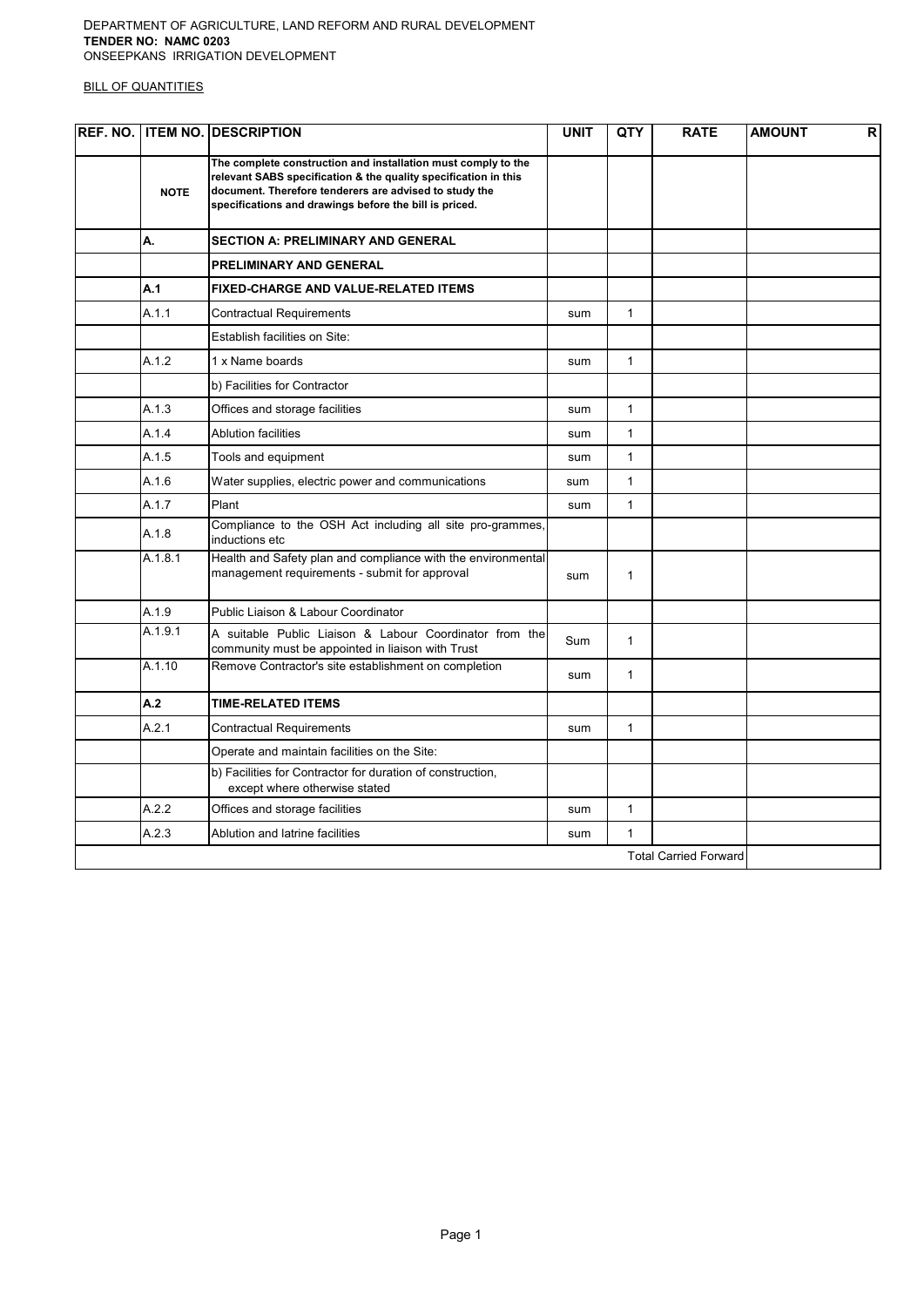|                                         | <b>REF. NO. ITEM NO. DESCRIPTION</b>                                            | <b>UNIT</b> | QTY | <b>RATE</b>            | R | <b>AMOUNT</b><br>с |
|-----------------------------------------|---------------------------------------------------------------------------------|-------------|-----|------------------------|---|--------------------|
|                                         |                                                                                 |             |     | <b>Brought Forward</b> |   |                    |
| A.2.4                                   | Tools and equipment                                                             | sum         |     |                        |   |                    |
| A.2.5                                   | Water supplies, electrical power and communications                             | sum         |     |                        |   |                    |
| A.2.6                                   | Plant                                                                           | sum         |     |                        |   |                    |
| <b>A.3</b>                              | <b>TESTING</b>                                                                  |             |     |                        |   |                    |
| A.3.1                                   | Testing of materials by Engineer (additional to that specified in<br>the SABS)  | prov sum    |     |                        |   | 10 000.00          |
| A.3.1.2                                 | Contractor's cost and profit on Item A.3.1 (state % and extend<br>as an amount) | $\%$        |     |                        |   |                    |
| <b>Total Carried Forward to Summary</b> |                                                                                 |             |     |                        |   |                    |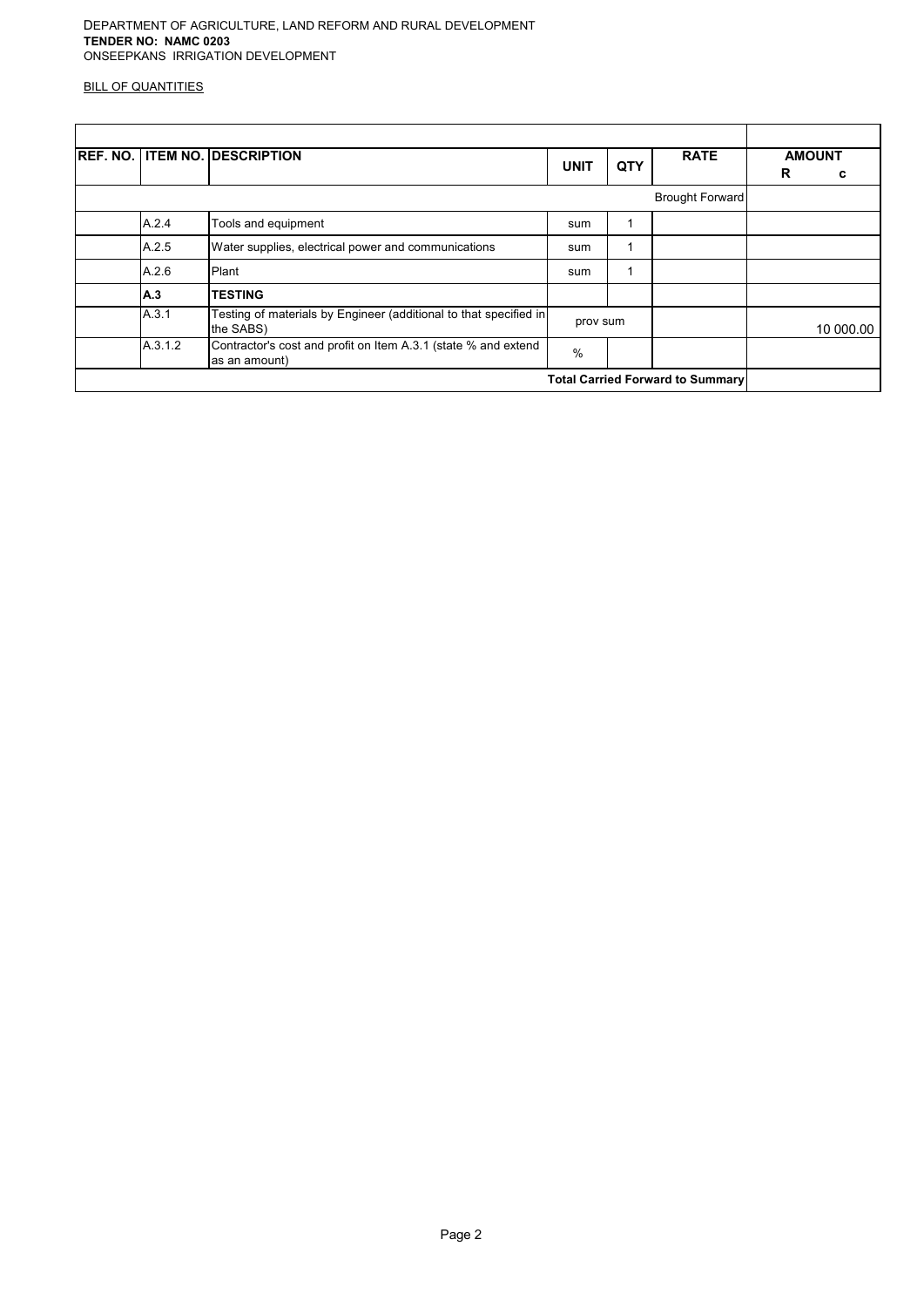|              | <b>REF. NO. ITEM NO. DESCRIPTION</b>                                                                                                                                                                    | <b>UNIT</b> | <b>QTY</b> | <b>RATE</b>                  | <b>AMOUNT</b> | <b>R</b> |
|--------------|---------------------------------------------------------------------------------------------------------------------------------------------------------------------------------------------------------|-------------|------------|------------------------------|---------------|----------|
| B.           | SECTION B: FILTRATION SYSTEM                                                                                                                                                                            |             |            |                              |               |          |
| B.3          | <b>FILTRATION SYSTEM INSIDE BUILDING</b>                                                                                                                                                                |             |            |                              |               |          |
|              | Supply, deliver and install and commission the following filters<br>and related items (TABLE D FLANGES):                                                                                                |             |            |                              |               |          |
| B.3.1        | 250 mm Ø flanged galvanized steel pipe section, 4000 mm<br>long each with 3 x 80 mm radial flanged outlets, 1 x 25 mm $\emptyset$<br>threaded socket and 1 $\times$ 50 mm $\varnothing$ threaded socket | no          | 3          |                              |               |          |
| <b>B.3.2</b> | 80 mm x 3" flanged backflush valves complete with sagiv and<br>24 volt solenoid                                                                                                                         | no          | 9          |                              |               |          |
| <b>B.3.3</b> | Sandfill vertical inlet Con40 or similar sand filters capable of<br>filtering 35 m <sup>3</sup> /h/filter.                                                                                              | no          | 9          |                              |               |          |
| <b>B.3.4</b> | 40 kg bags filter sand (0.6 - 1.5 mm)                                                                                                                                                                   | no          | 90         |                              |               |          |
| <b>B.3.5</b> | 80 mm Ø 200 micron disc filters/cw all required fittings.                                                                                                                                               | no          | 9          |                              |               |          |
| <b>B.3.6</b> | Supply, deliver and installation of a backwash controller unit,<br>installed in the DB board                                                                                                            | sum         |            |                              |               |          |
|              |                                                                                                                                                                                                         |             |            | <b>Total Carried Forward</b> |               |          |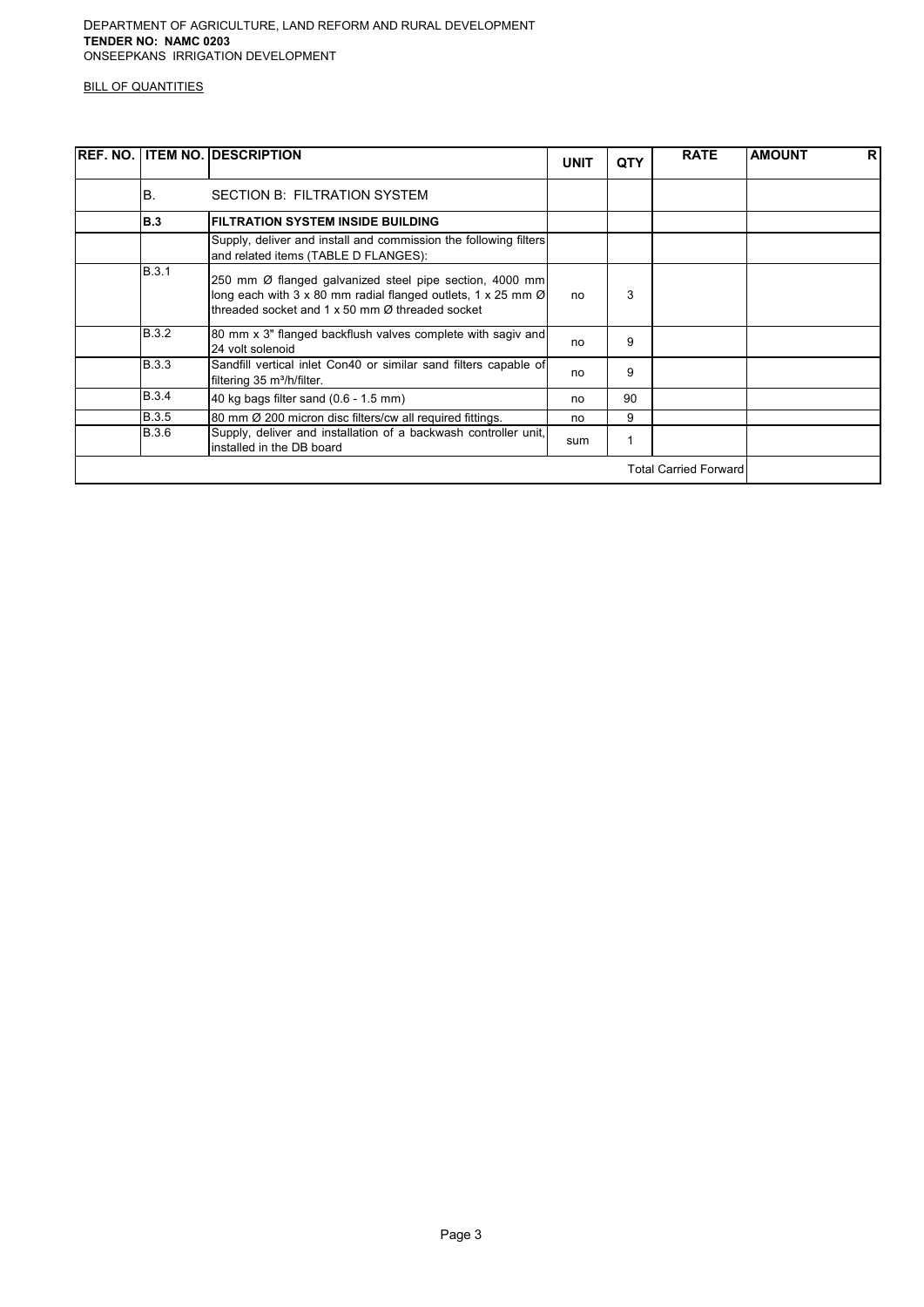#### DEPARTMENT OF AGRICULTURE, LAND REFORM AND RURAL DEVELOPMENT TENDER NO: NAMC 0203 ONSEEPKANS IRRIGATION DEVELOPMENT

|               | <b>REF. NO. ITEM NO. DESCRIPTION</b>                                                                                                                                   | <b>UNIT</b> | QTY          | <b>RATE</b>                  | <b>AMOUNT</b><br><b>R</b> |
|---------------|------------------------------------------------------------------------------------------------------------------------------------------------------------------------|-------------|--------------|------------------------------|---------------------------|
|               |                                                                                                                                                                        |             |              | <b>Brought Forward</b>       |                           |
| B.3.7         | Supply and install electrical control cables from the solar panel<br>to the backflush valves.                                                                          | sum         | $\mathbf{1}$ |                              |                           |
| <b>B.3.8</b>  | Supply and install 110 mm Ø Class 6 PVC pipe for backwash<br>purposes.                                                                                                 | m           | 40           |                              |                           |
| <b>B.3.9</b>  | Supply and install saddles to fit the 110 mm Ø backwash pipe<br>connecting the backflush valves and the backwash pipe with<br>all related fittings                     | no          | 9            |                              |                           |
| B.3.10        | 100 mm Ø check valve with fittings to be installed on the 110<br>mm Ø backwash PVC pipeline                                                                            | no          | $\mathbf{1}$ |                              |                           |
| B.3.11        | 110 mm x 90mm Ø PVC Tee                                                                                                                                                | no          | 8            |                              |                           |
| B.3.12        | 110 mm Ø 90 deg bends                                                                                                                                                  |             | $\mathbf{1}$ |                              |                           |
| <b>B.3.13</b> | All bolts, nuts, packings and other accessories needed for the<br>installation of items under B.3.                                                                     | sum         | $\mathbf{1}$ |                              |                           |
| B.4           | <b>OUTLET PIPEWORK</b>                                                                                                                                                 |             |              |                              |                           |
| <b>B.4.1</b>  | 250 mm Ø flanged galvanised steel pipe section 4000 mm<br>long each with 3 x 80 mm radial flanged inlets                                                               | no          | 3            |                              |                           |
| B.4.2         | Magnetic flow meter for a 250mm pipe, Endress & Hauser or<br>equal with capacity to accurately show the current flow in cubic<br>meters per hour or litres per second. | no          | $\mathbf{1}$ |                              |                           |
| <b>B.4.3</b>  | Supply and install electrical control cables from the solar panel<br>to the electro magnetic flow meter.                                                               | m           | 20           |                              |                           |
| B.4.4         | 250 mm Ø flanged galvanised steel pipe section 1300 mm<br>long with 1 x 50 mm $\varnothing$ threaded socket and 1 x 25 mm $\varnothing$<br>threaded socket             | no          | $\mathbf{1}$ |                              |                           |
| <b>B.4.5</b>  | 250 mm Ø flanged S-pipe galvanised steel section 1400 mm<br>long                                                                                                       | no          | $\mathbf{1}$ |                              |                           |
| <b>B.4.6</b>  | 50 mm Ø ARI airvalve with 50 mm ball valve and connections<br>to the 50 mm threaded socket complete                                                                    | no          | $\mathbf{1}$ |                              |                           |
| <b>B.4.7</b>  | 6 Bar pressure gauge with connections to the 25 mm<br>threaded socket                                                                                                  | no          | 1            |                              |                           |
| <b>B.4.8</b>  | 250mm steel x 250mm PVC flange adaptor c/w VJ coupling<br>and all bolts and nuts to connect steel to PVC mainline.                                                     | no          | $\mathbf{1}$ |                              |                           |
|               |                                                                                                                                                                        |             |              | <b>Total Carried Forward</b> |                           |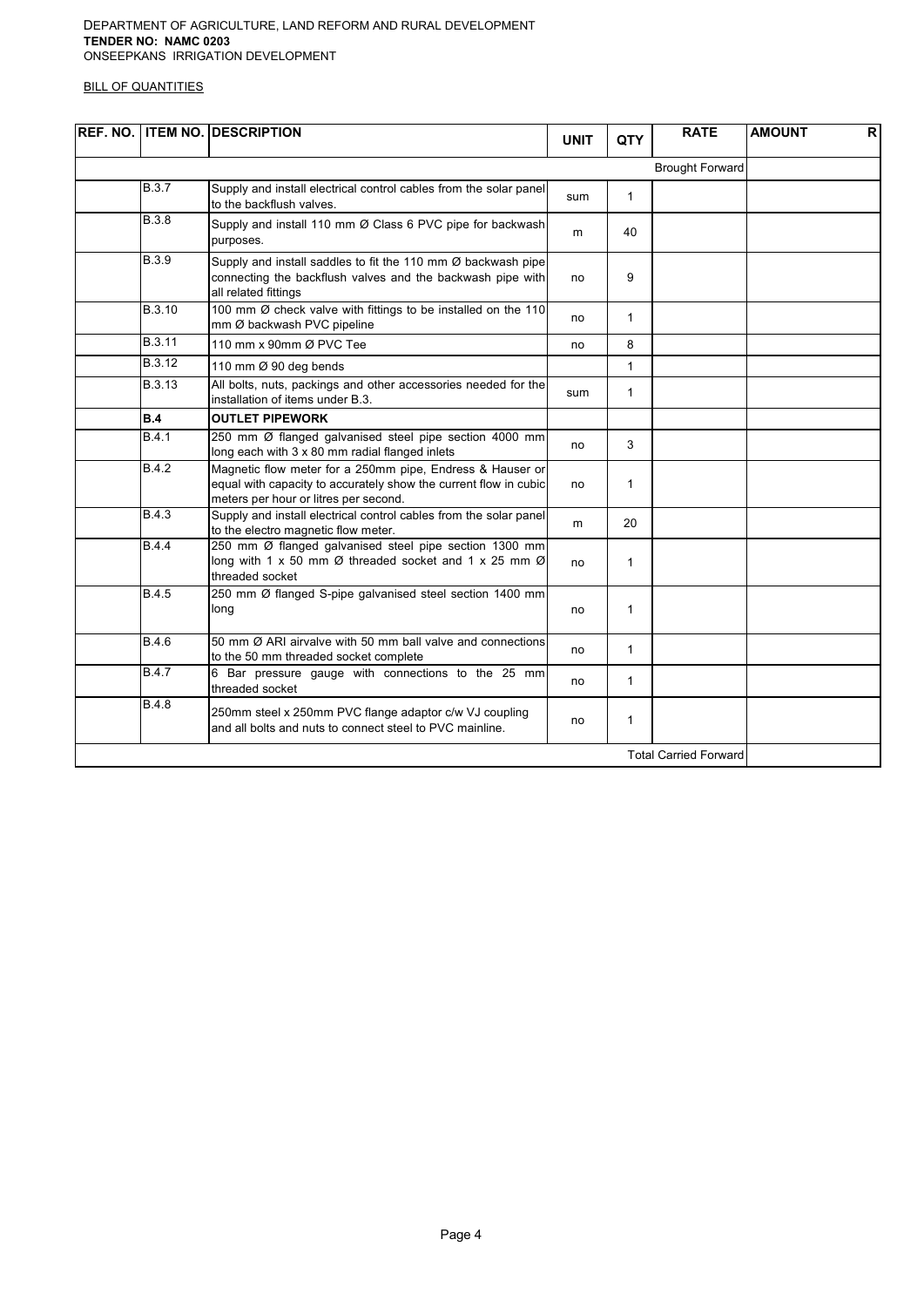#### DEPARTMENT OF AGRICULTURE, LAND REFORM AND RURAL DEVELOPMENT TENDER NO: NAMC 0203 ONSEEPKANS IRRIGATION DEVELOPMENT

|           |              | <b>REF. NO. ITEM NO. DESCRIPTION</b>                                                                               | <b>UNIT</b> | <b>QTY</b>   | <b>RATE</b>                             | <b>AMOUNT</b><br>R |
|-----------|--------------|--------------------------------------------------------------------------------------------------------------------|-------------|--------------|-----------------------------------------|--------------------|
|           |              |                                                                                                                    |             |              | <b>Brought Forward</b>                  |                    |
|           | <b>B.5</b>   | SUPPLY LINES, BACKWASH SYSTEM AND FITTINGS                                                                         |             |              |                                         |                    |
|           |              | BACKWASH PIPELINE SYSTEM FROM FILTRATION UNIT<br><b>TO RIVER</b>                                                   |             |              |                                         |                    |
|           |              | Supply, deliver pipes & fittings, excavate in all materials for                                                    |             |              |                                         |                    |
|           |              | trenches backfill, compact, test and commission and dispose                                                        |             |              |                                         |                    |
|           |              | of surplus material:                                                                                               |             |              |                                         |                    |
|           |              | NB: price for pipes should include trenching, levelling,                                                           |             |              |                                         |                    |
|           |              | compaction and backfilling to required specifications using soil                                                   |             |              |                                         |                    |
|           |              | free of foreign materials (stones etc) which should be imported to<br>site.                                        |             |              |                                         |                    |
|           | B.5.1        | 110mm PVC c6 c/w all fittings                                                                                      | m           | 500          |                                         |                    |
|           |              | PV solar panels on a mast 4m high c/w all relevant                                                                 |             |              |                                         | 60 000             |
|           |              | components.                                                                                                        | Prov Sum    |              |                                         |                    |
|           |              | Contractor's cost and profit on Item B5.1 (state % and extend                                                      | $\%$        |              |                                         |                    |
|           |              | as an amount)                                                                                                      |             |              |                                         |                    |
| SANS1200L | <b>B.6</b>   | <b>PVC SUPPLY LINES</b>                                                                                            |             |              |                                         |                    |
|           |              | Supply, deliver pipes & fittings, excavate in all materials for                                                    |             |              |                                         |                    |
|           |              | trenches backfill, compact, test and commission and dispose                                                        |             |              |                                         |                    |
|           |              | of surplus material:<br>NB: price for pipes should include trenching, levelling,                                   |             |              |                                         |                    |
|           |              | compaction and backfilling to required specifications using soil                                                   |             |              |                                         |                    |
|           |              | free of foreign materials (stones etc) which should be imported to                                                 |             |              |                                         |                    |
|           |              | site.                                                                                                              |             |              |                                         |                    |
|           | B.6.1        | 250 mm dia PVC Class 4                                                                                             | m           | 1650         |                                         |                    |
|           | B.6.2        | 200 mm dia PVC Class 4                                                                                             | m           | 450          |                                         |                    |
|           | B.6.3        | 125 mm dia PVC Class 4                                                                                             | m           | 460          |                                         |                    |
|           | <b>B.7</b>   | <b>PVC FITTINGS AND SPECIALS</b>                                                                                   |             |              |                                         |                    |
|           |              | Supply, deliver pipes & fittings, excavate in all materials for                                                    |             |              |                                         |                    |
|           |              | trenches backfill, compact, test and commission and dispose                                                        |             |              |                                         |                    |
|           |              | of surplus material:<br>NB: price for all items should include trenching, levelling,                               |             |              |                                         |                    |
|           |              | compaction and backfilling to required specifications using soil                                                   |             |              |                                         |                    |
|           |              | free of foreign materials (stones etc) which should be imported to                                                 |             |              |                                         |                    |
|           |              | site.                                                                                                              |             |              |                                         |                    |
|           | <b>B.7.1</b> | 250mm dia equal Tee piece                                                                                          | no          | 6            |                                         |                    |
|           | B.7.2        | 250 x 250 x 125mm dia Tee piece                                                                                    | no          | 6            |                                         |                    |
|           | <b>B.7.3</b> | 200x200x125mm Tee piece                                                                                            | no          | 6            |                                         |                    |
|           | <b>B.7.4</b> | 250-200mm Reducer                                                                                                  | no          | 6            |                                         |                    |
|           | <b>B.7.5</b> | 200-125 mm Reducer                                                                                                 | no          | 6            |                                         |                    |
|           | <b>B.7.7</b> | 250mm 90° Bend                                                                                                     | no          | 4            |                                         |                    |
|           | <b>B.7.8</b> | 125mm 90° Bend                                                                                                     | no          | 6            |                                         |                    |
|           | <b>B.7.9</b> | 250mm PVC end cap                                                                                                  | no          | 3            |                                         |                    |
|           |              | 125mm PVC end cap                                                                                                  | no          | 24           |                                         |                    |
|           | B.7.10       | Concrete Anchor/Thrust Blocks as per dimensions on<br>drawings to support all the above specials (i.e. bends, tees |             | $\mathbf{1}$ |                                         |                    |
|           |              | and end caps) as per drawings detail.                                                                              | sum         |              |                                         |                    |
|           | <b>B.8</b>   | <b>Valves and fittings</b>                                                                                         |             |              |                                         |                    |
|           | <b>B.8.1</b> | 250 mm dia PVC to 250 mm galvanised steel flange adaptor                                                           |             |              |                                         |                    |
|           |              | c/w VJ couplings and bolts and nuts.                                                                               | no          | 6            |                                         |                    |
|           | B.8.2        | 250mm dia flanged gate valve (RSV)                                                                                 | no          | 3            |                                         |                    |
|           | <b>B.8.3</b> | Valve chambers as per drawing                                                                                      | no          | 3            |                                         |                    |
|           | <b>B.8.4</b> | Concrete Anchor/Thrust Blocks as per<br>dimensions on                                                              |             | 3            |                                         |                    |
|           |              | drawings to support all valves as per drawing                                                                      | sum         |              |                                         |                    |
|           | <b>B.8.5</b> | All bolts, nuts, packings and other accessories needed for the<br>installation of items under B.8                  | sum         | $\mathbf{1}$ |                                         |                    |
|           |              |                                                                                                                    |             |              | <b>Total Carried Forward to Summary</b> |                    |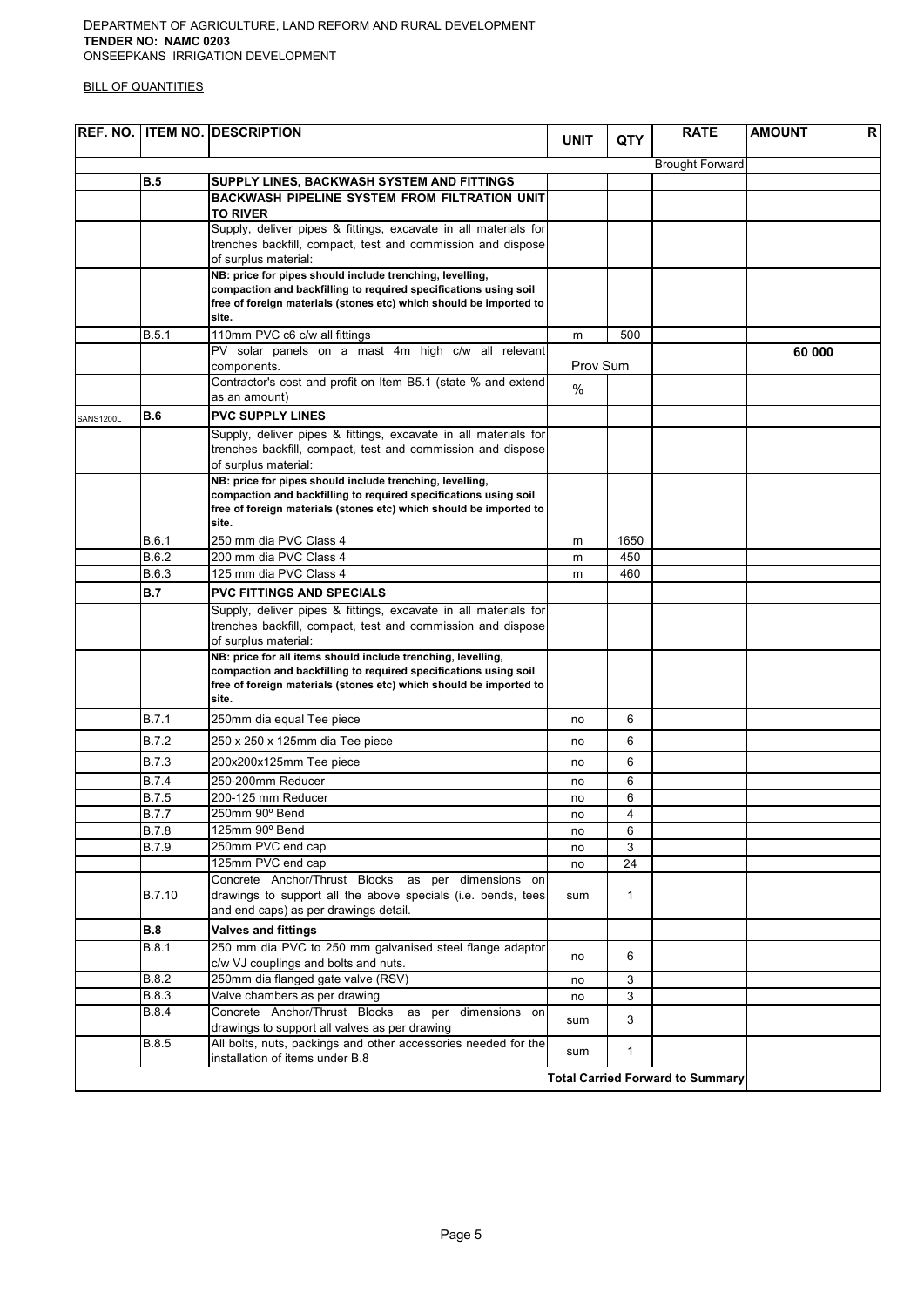|                  |        | <b>REF. NO. ITEM NO. DESCRIPTION</b>                                                                                                                                                                                    | <b>UNIT</b> | QTY            | <b>RATE</b>                             | <b>AMOUNT</b> | R |
|------------------|--------|-------------------------------------------------------------------------------------------------------------------------------------------------------------------------------------------------------------------------|-------------|----------------|-----------------------------------------|---------------|---|
| <b>SANS1200L</b> | C.     | SECTION C: IN-FIELD UNDERGROUND PIPES AND<br><b>EQUIPMENT</b>                                                                                                                                                           |             |                |                                         |               |   |
|                  |        | Supply, deliver pipes & fittings, excavate in all materials for<br>trenches backfill, compact, test and commission and dispose<br>of surplus material:                                                                  |             |                |                                         |               |   |
|                  |        | NB: price for pipes & equipment should include trenching,<br>levelling, compaction and backfilling to required specifications<br>using soil free of foreign materials (stones etc) which should be<br>imported to site. |             |                |                                         |               |   |
|                  | C.1    | UNDERGROUND IRRIGATION MANIFOLD PIPELINES AND<br><b>ACCESSORIES</b>                                                                                                                                                     |             |                |                                         |               |   |
|                  |        | <b>MANIFOLD PIPES &amp; FITTINGS</b>                                                                                                                                                                                    |             |                |                                         |               |   |
|                  | C.1.1  | 160 mm dia PVC Class 4                                                                                                                                                                                                  | m           | 71             |                                         |               |   |
|                  | C.1.2  | 140 mm dia PVC Class 4                                                                                                                                                                                                  | m           | 159            |                                         |               |   |
|                  | C.1.3  | 125 mm dia PVC Class 4                                                                                                                                                                                                  | m           | 428            |                                         |               |   |
|                  | C.1.4  | 110 mm dia PVC Class 4                                                                                                                                                                                                  | m           | 1431           |                                         |               |   |
|                  | C.1.5  | 90 mm dia PVC Class 4                                                                                                                                                                                                   | m           | 395            |                                         |               |   |
|                  | C.1.6  | 75 mm dia PVC Class 4                                                                                                                                                                                                   | m           | 98             |                                         |               |   |
|                  | C.1.7  | 63 mm dia PVC Class 4                                                                                                                                                                                                   | m           | 833            |                                         |               |   |
|                  | C.1.8  | 160 x 140mm Reducer                                                                                                                                                                                                     | no          | 11             |                                         |               |   |
|                  | C.1.9  | 140 x 125mm Reducer                                                                                                                                                                                                     | no          | 21             |                                         |               |   |
|                  | C.1.10 | 140 x 110mm Reducer                                                                                                                                                                                                     | no          | $\mathbf{1}$   |                                         |               |   |
|                  | C.1.11 | 125 x 110mm Reducer                                                                                                                                                                                                     | no          | 24             |                                         |               |   |
|                  | C.1.12 | 110 x 90mm Reducer                                                                                                                                                                                                      | no          | 9              |                                         |               |   |
|                  | C.1.13 | 110 x 63mm Reducer                                                                                                                                                                                                      | no          | 9              |                                         |               |   |
|                  | C.1.14 | 90 x 63mm Reducer                                                                                                                                                                                                       | no          | 6              |                                         |               |   |
|                  | C.1.15 | 90 x 75mm Reducer                                                                                                                                                                                                       | no          | 3              |                                         |               |   |
|                  | C.1.16 | 75 x 63mm Reducer                                                                                                                                                                                                       | no          | $\overline{2}$ |                                         |               |   |
|                  | C.1.17 | 75 mm Backwash system for manifold                                                                                                                                                                                      | no          | 3              |                                         |               |   |
|                  | C.1.18 | 90 mm Backwash system for manifold                                                                                                                                                                                      | no          | 6              |                                         |               |   |
|                  | C.1.19 | 110 mm Backwash system for manifold                                                                                                                                                                                     | no          | 15             |                                         |               |   |
|                  | C.2    | VALVE CLUSTERS (200mm & 150mm)                                                                                                                                                                                          |             |                |                                         |               |   |
|                  | C.2.1  | 150mm automatic hydraulic valve                                                                                                                                                                                         | no          | 24             |                                         |               |   |
|                  | C.2.2  | 150x1200mm Flanged S pipe c/w 1" barrel nipple                                                                                                                                                                          | no          | 24             |                                         |               |   |
|                  | C.2.3  | 150x1200mm Flanged S pipe c/w 2" barrel nipple                                                                                                                                                                          | no          | 24             |                                         |               |   |
|                  | C.2.4  | 2" Dual purpose air valve                                                                                                                                                                                               | no          | 24             |                                         |               |   |
|                  | C.2.5  | 25mm Hydromatic c/w sagiv & pressure reducing pilot                                                                                                                                                                     | no          | 24             |                                         |               |   |
|                  | C.2.6  | 2"Ball valve                                                                                                                                                                                                            | no          | 24             |                                         |               |   |
|                  | C.2.7  | 6 Bar pressure gauges to be installed downstream of the<br>valve.                                                                                                                                                       | no          | 24             | $\overline{\phantom{a}}$                |               |   |
|                  | C.2.8  | 150mm steel to 125 mm PVC flanged adaptor c/w vj couplings                                                                                                                                                              | no          | 24             |                                         |               |   |
|                  |        |                                                                                                                                                                                                                         |             |                | <b>Total Carried Forward to Summary</b> |               |   |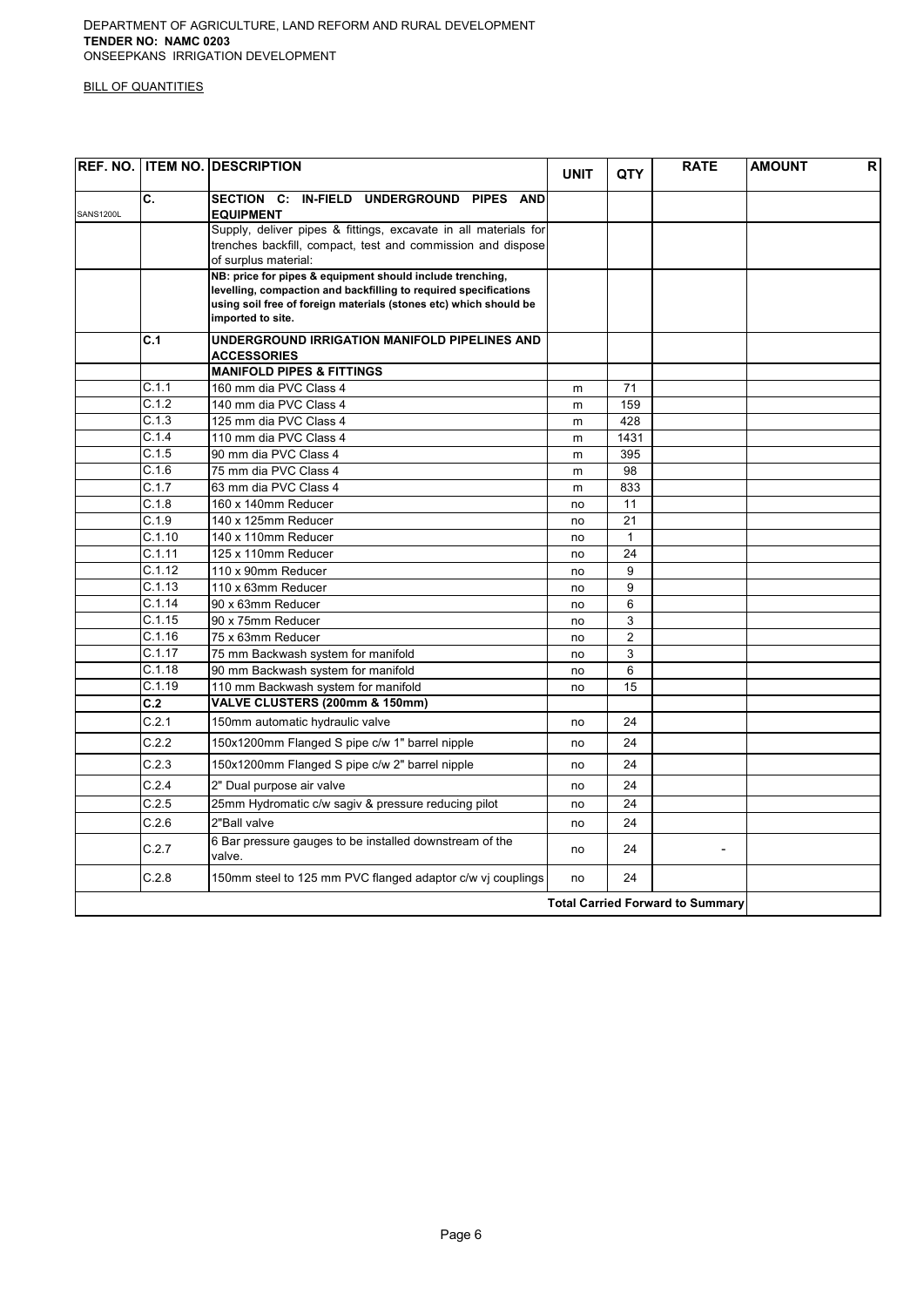|      | <b>REF. NO. ITEM NO. DESCRIPTION</b>                                                                                                                                                                                                                                                                                                     | <b>UNIT</b> | QTY   | <b>RATE</b>                             | <b>AMOUNT</b> | $\mathsf{R}$ |
|------|------------------------------------------------------------------------------------------------------------------------------------------------------------------------------------------------------------------------------------------------------------------------------------------------------------------------------------------|-------------|-------|-----------------------------------------|---------------|--------------|
| D.   | <b>SECTION D: ABOVE GROUND IRRIGATION SYSTEM IN</b><br><b>VINEYARD</b>                                                                                                                                                                                                                                                                   |             |       |                                         |               |              |
|      | Supply, deliver pipes & fittings, excavate in all materials for<br>trenches backfill, compact, test and commission and dispose<br>of surplus material:                                                                                                                                                                                   |             |       |                                         |               |              |
|      | NB: All laterals to be installed and secured on trellising wire at<br>approximately 1.8m high above ground level.                                                                                                                                                                                                                        |             |       |                                         |               |              |
| D.1  | 15mm Class 3 Poly Agriflo (100m coils)                                                                                                                                                                                                                                                                                                   | coils       | 49    |                                         |               |              |
| D.2  | 20mm Class 3 Poly Agriflo (100m coils)                                                                                                                                                                                                                                                                                                   | coils       | 319   |                                         |               |              |
| D.3  | 25mm Class 3 Poly Agriflo (100m coils)                                                                                                                                                                                                                                                                                                   | coils       | 311   |                                         |               |              |
| D.4  | 32mm Class 3 Poly Agriflo (100m coils)                                                                                                                                                                                                                                                                                                   | coils       | 125   |                                         |               |              |
| D.5  | 40mm Nylon Elbow PXP                                                                                                                                                                                                                                                                                                                     | no          | 10    |                                         |               |              |
| D.6  | 32mm Nylon Elbow PXP                                                                                                                                                                                                                                                                                                                     | no          | 950   |                                         |               |              |
| D.7  | 25mm Nylon Elbow PXP                                                                                                                                                                                                                                                                                                                     | no          | 400   |                                         |               |              |
| D.8  | 20mm Nylon Elbow PXP                                                                                                                                                                                                                                                                                                                     | no          | 75    |                                         |               |              |
| D.9  | 15mm Nylon Elbow PXP                                                                                                                                                                                                                                                                                                                     | no          | 18    |                                         |               |              |
| D.10 | 32 x 25mm Nylon Reducer PXP                                                                                                                                                                                                                                                                                                              | no          | 975   |                                         |               |              |
| D.11 | 25 x 20mm Nylon Reducer PXP                                                                                                                                                                                                                                                                                                              | no          | 1156  |                                         |               |              |
| D.12 | 20 x 15mm Nylon Reducer PXP                                                                                                                                                                                                                                                                                                              | no          | 227   |                                         |               |              |
| D.13 | 40mm Grommets                                                                                                                                                                                                                                                                                                                            | no          | 10    |                                         |               |              |
| D.14 | 32mm Grommets                                                                                                                                                                                                                                                                                                                            | no          | 950   |                                         |               |              |
| D.15 | 25mm Grommets                                                                                                                                                                                                                                                                                                                            | no          | 400   |                                         |               |              |
| D.16 | 20mm Grommets                                                                                                                                                                                                                                                                                                                            | no          | 75    |                                         |               |              |
| D.17 | 15mm Grommets                                                                                                                                                                                                                                                                                                                            | no          | 18    |                                         |               |              |
| D.18 | Brown nozzle, swivel medium range Gulf microsprinkler or<br>equal c/w all fittings, tubing, stake plastic and accessories to<br>secure the sprinkler approx 300mm above ground and to<br>connect it to the lateral on the trellising wire. i.e. Approximately<br>1.8m above ground. Sprinkler to provide 30litres/hr at 10m<br>pressure. | no          | 60100 |                                         |               |              |
|      |                                                                                                                                                                                                                                                                                                                                          |             |       | <b>Total Carried Forward to Summary</b> |               |              |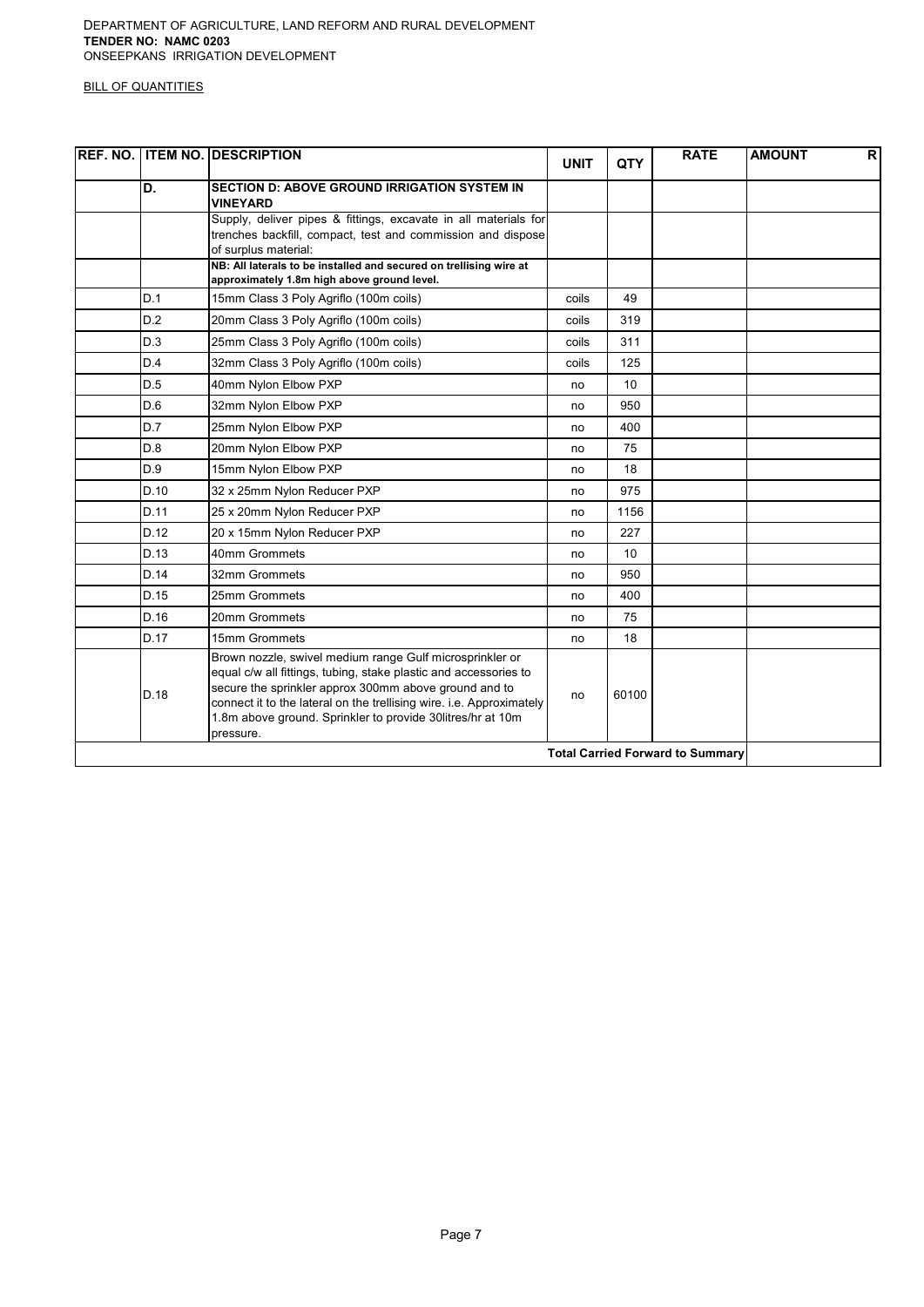|                                         | <b>IREF. NO. ITEM NO. DESCRIPTION</b>                                                                                                                   | <b>UNIT</b> | <b>QTY</b> | <b>RATE</b> | <b>AMOUNT</b> | R <sup>1</sup> |
|-----------------------------------------|---------------------------------------------------------------------------------------------------------------------------------------------------------|-------------|------------|-------------|---------------|----------------|
| Έ.                                      | <b>SECTION E: IRRIGATION CONTROL</b>                                                                                                                    |             |            |             |               |                |
|                                         | Supply and install the following above, irrigation control<br>components complete with accessories:                                                     |             |            |             |               |                |
| E.1                                     | Mottech in-field control system and 2 moisture probes per<br>irrigation block (1 Ha each). System to be linked to computer<br>system at the pump house. | sum         |            |             |               |                |
| E.2                                     | HP Elitebook 850 G2-Intel Core i7-550U Processor (see<br>attached specifications).                                                                      | sum         |            |             |               |                |
| E.3                                     | Any additional items required to smoothly operate the irrigation<br>control unit.                                                                       | sum         |            |             |               |                |
|                                         |                                                                                                                                                         |             |            |             |               |                |
|                                         |                                                                                                                                                         |             |            |             |               |                |
|                                         |                                                                                                                                                         |             |            |             |               |                |
| <b>Total Carried Forward to Summary</b> |                                                                                                                                                         |             |            |             |               |                |